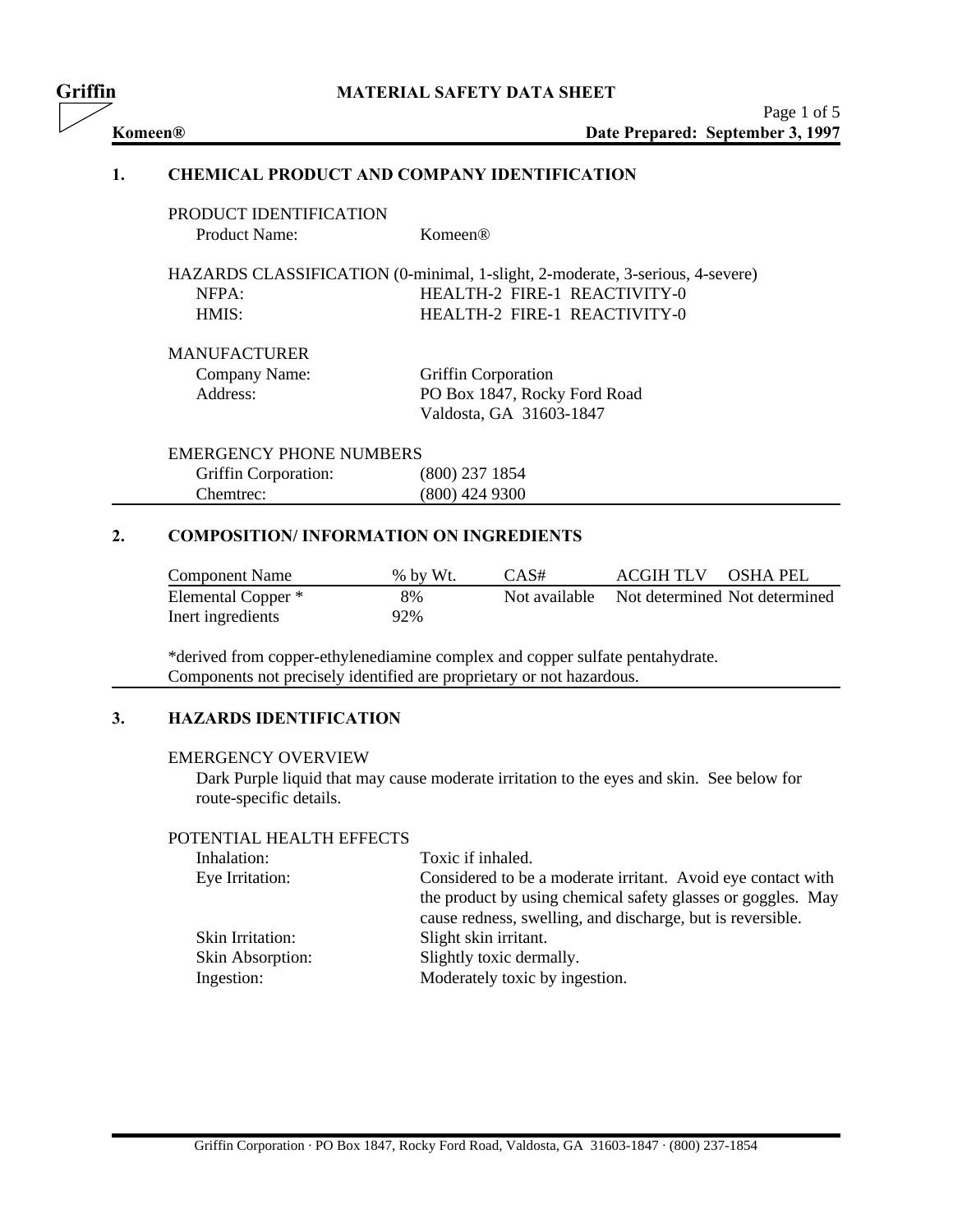# **Griffin MATERIAL SAFETY DATA SHEET**

## **4. FIRST AID MEASURES**

| Inhalation:          | Remove victim to fresh air. If not breathing, give artificial<br>respiration preferably mouth-to-mouth. Get professional<br>medical attention.                                                                                              |
|----------------------|---------------------------------------------------------------------------------------------------------------------------------------------------------------------------------------------------------------------------------------------|
| Eye Contact:         | Hold eyelids open and flush with water for 15-20 minutes<br>until no evidence of chemical remains. Get professional<br>medical attention if irritation persists.                                                                            |
| <b>Skin Contact:</b> | Remove contaminated clothing and shoes. Wash with plenty<br>of soap and water for 15-20 minutes until no evidence of<br>chemical remains. Get professional medical attention if<br>irritation persists.                                     |
| Ingestion:           | If ingested, contact physician or call Poison Control Center.<br>Drink 1 or 2 glasses of water and induce vomiting by<br>touching back of throat with finger. Do not induce vomiting<br>or give anything by mouth to an unconscious person. |

# **5. FIRE FIGHTING MEASURES**

| Flash Point & Method:            | Not determined |
|----------------------------------|----------------|
| Flammable Limits:                | Not determined |
| <b>Autoignition Temperature:</b> | Not determined |

### FIRE FIGHTING HAZARDS & PROCEDURES

| General Hazard:             | Prevent human exposure to fire, smoke, fumes or products of<br>combustion. |
|-----------------------------|----------------------------------------------------------------------------|
| Extinguishing Media:        | Not determined                                                             |
| Fire Fighting Equipment:    | Wear protective clothing and self-contained breathing<br>apparatus.        |
| <b>Hazardous Combustion</b> |                                                                            |
| Products:                   | Decomposes above 200 °C.                                                   |

## **6. ACCIDENTAL RELEASE MEASURES**

| Spill or Leak Procedures: | Cover the spill with an absorbent material such as sweeping |
|---------------------------|-------------------------------------------------------------|
|                           | compound or lime. Sweep up and place in suitable            |
|                           | (fiberboard) containers for later disposal.                 |

# **7. HANDLING AND STORAGE**

| <b>Storage Temperature:</b> | Store below $35^{\circ}C$ (95 $^{\circ}F$ ). Decomposes above 200 $^{\circ}C$ . |
|-----------------------------|---------------------------------------------------------------------------------|
|                             | Average shelf life under proper storage conditions is 2 years.                  |
| General Information:        | Store in a clean, dry area. Do not store near feed, food or                     |
|                             | within the reach of children.                                                   |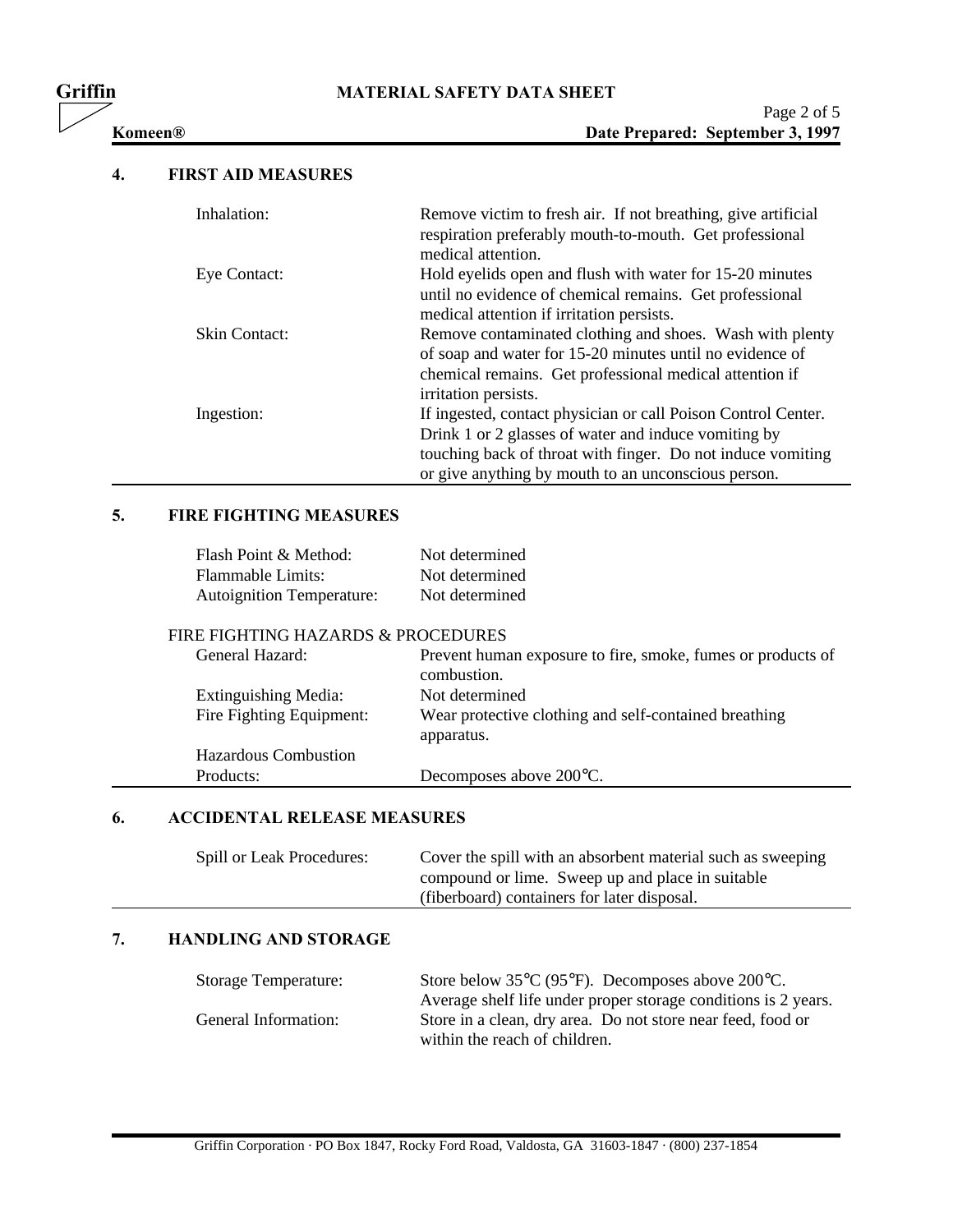# **Griffin MATERIAL SAFETY DATA SHEET**

# **8. EXPOSURE CONTROLS/ PERSONAL PROTECTION**

| Ventilation:                   | Provide local exhaust ventilation and/or general dilution       |
|--------------------------------|-----------------------------------------------------------------|
|                                | ventilation to meet published exposure limits.                  |
| <b>Respiratory Protection:</b> | Wear dual cartridge respirator for dusts and mists.             |
| Eye Protection:                | Wear protective eyewear to prevent contact with this substance. |
| Protective Clothing:           | Wear rubber gloves.                                             |

# **9. PHYSICAL AND CHEMICAL PROPERTIES**

| Vapor Pressure:        | No appreciable vapor pressure. Open containers can lose small<br>amounts of water by volatilization. |
|------------------------|------------------------------------------------------------------------------------------------------|
| Density:               | 1.22                                                                                                 |
| Solubility in Water:   | Soluble in water and alcohols.                                                                       |
| $pH$ :                 | 9.62                                                                                                 |
| <b>Boiling Point:</b>  | 215°F. Loses water and decomposes at high temperatures.                                              |
| <b>Melting Point:</b>  | Not determined                                                                                       |
| Odor:                  | <b>Odorless</b>                                                                                      |
| Color:                 | Dark purple                                                                                          |
| <b>Physical State:</b> | Liquid                                                                                               |

# **10. STABILITY AND REACTIVITY**

| General:<br>Conditions to Avoid: | This material is stable under normal conditions.<br>Should not be used where pH of water is below 6 due to the<br>possibility that the copper chelate may dissociate and release<br>copper ions which could subsequently be precipitated as<br>insoluble copper salts. Should not be applied when water<br>temperature is below 60°F. |
|----------------------------------|---------------------------------------------------------------------------------------------------------------------------------------------------------------------------------------------------------------------------------------------------------------------------------------------------------------------------------------|
| Hazardous Decomposition:         | Decomposes above 200°C.                                                                                                                                                                                                                                                                                                               |
| Hazardous Polymerization:        | Material is not known to polymerize.                                                                                                                                                                                                                                                                                                  |

## **11. TOXICOLOGICAL INFORMATION**

#### ACUTE

| Inhalation:      | Acute inhalation $LC_{50} = 0.81$ mg/L (rat - 4 hour).                                        |
|------------------|-----------------------------------------------------------------------------------------------|
| Eye Irritation:  | Considered to be a moderate irritant. Avoid eye contact.                                      |
| Skin Irritation: | Considered to be a slight irritant to the skin. Material is a non-<br>sensitizer to the skin. |
| Skin Absorption: | Acute dermal $LD_{50} > 2,000$ mg/kg.                                                         |
| Ingestion:       | Oral $LD_{50} = 498$ mg/kg.                                                                   |

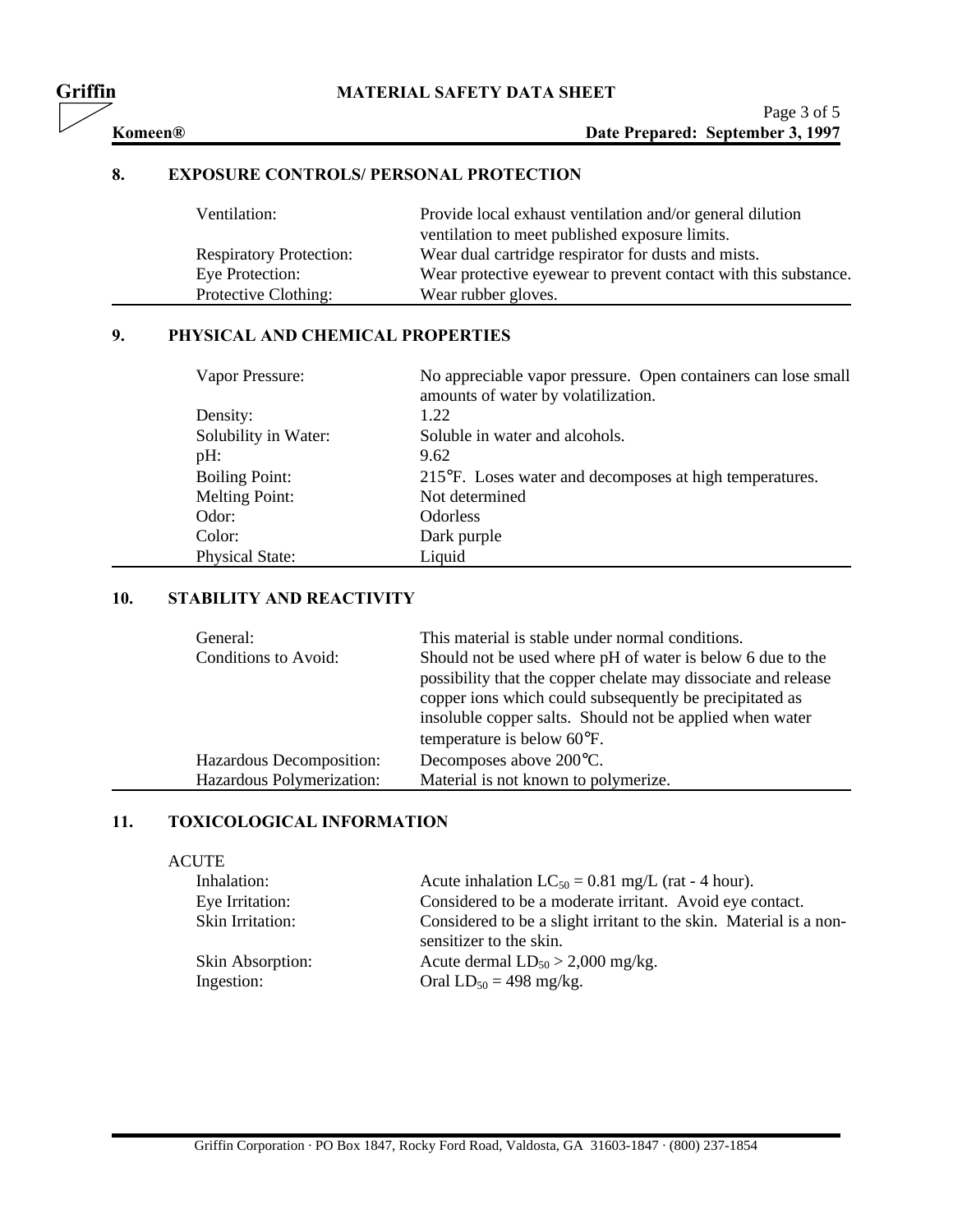# **12. ECOLOGICAL INFORMATION**

For detailed ecological information, write to the address listed in Section 1 of this MSDS or call 912/242-8635 and ask for Regulatory Affairs.

### **13. DISPOSAL CONSIDERATIONS**

Comply with appropriate disposal regulations. Landfill solids at permitted sites. Use registered transporters.

# **14. TRANSPORT INFORMATION**

Department of Transportation (DOT) / International Air Transport Association (IATA) / International Maritime Organization (IMO):

| Classification:               | Copper Based Pesticide, Liquid, Toxic (Copper- |
|-------------------------------|------------------------------------------------|
|                               | Ethylenediamine Complex 8%)                    |
| Class:                        | 6. I                                           |
| <b>Identification Number:</b> | <b>UN 3010</b>                                 |
| Packing Group:                |                                                |

## **15. REGULATORY INFORMATION**

| OSHA:                       | This product is considered hazardous under the OSHA               |
|-----------------------------|-------------------------------------------------------------------|
|                             | Hazardous Communication Standard 29 CFR 1910.1200.                |
| TSCA:                       | All product components are on the TSCA Chemical Inventory.        |
| CERCLA:                     | Releases of this material to air, land, or water are not          |
|                             | reportable to the National Response Center under the              |
|                             | Comprehensive Environmental Response, Compensation, and           |
|                             | Liability Act (CERCLA) or to the state and local emergency        |
|                             | planning committees under the Superfund Amendments and            |
|                             | Reauthorization Act (SARA) Title III Section 304.                 |
| RCRA:                       | When a decision is made to discard this material as supplied, it  |
|                             | does not meet RCRA's characteristic definition of ignitability,   |
|                             | corrositivity, or reactivity, and is not listed in 40 CFR 261.33. |
| <b>SARA TITLE III</b>       |                                                                   |
| 311/312 Hazard Categories:  | This product has been reviewed according to the EPA "Hazard"      |
|                             | Categories" and is categorized as an acute health hazard (40      |
|                             | CFR 370.41).                                                      |
| 313 Reportable Ingredients: | This product does not contain any material listed in Section      |
|                             | 313 above de minimis concentrations.                              |